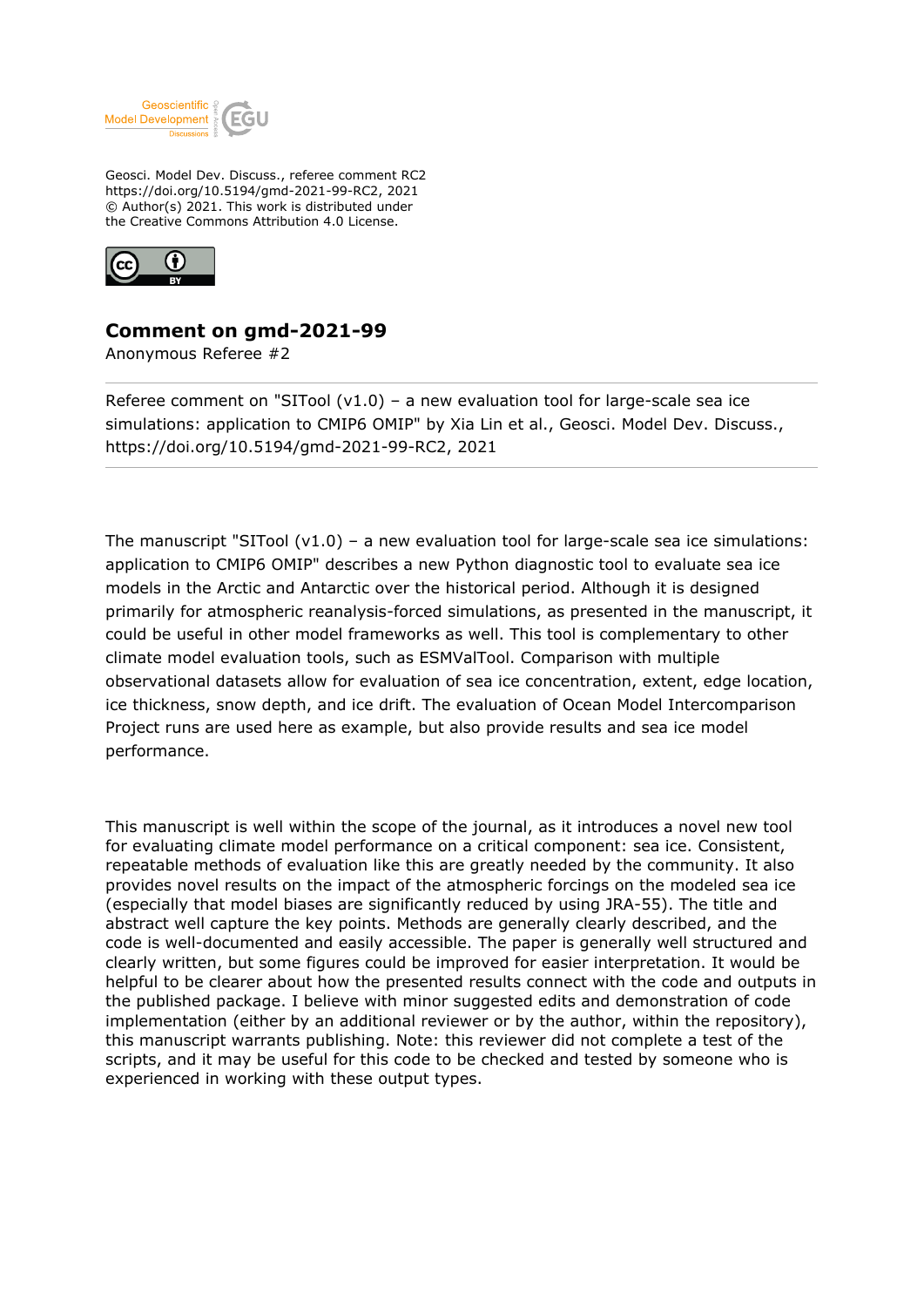## Comments:

- L23-30: [suggestion] Separate out into 4 sentences for improved readability
- L70: "either" feels imprecise here. Is it accurate to say "both atmospheric forcings, when possible, …"?
- L76: It would be helpful to more clearly state how the diagnostics of concentration and thickness in previous studies (2020) are the same or different from the diagnostics proposed here.
- L88-89: Including some sort of table summarizing the diagnostics available, in terms of variable and type (spatial map, mean, IIEE) would be helpful
- L90: Would be preferable for this to be a complete list of add'l sea ice variables, and then "e.g." is not needed
- L92-95: Please discuss somewhere (results or conclusions) the possible implications of interpolation.
- **L105/Fig. 1: Can this be re-oriented such that the order progresses downwards? (So,** sea ice input data above SItool?
- **L105/Fig. 1: In the "Observations" portion, it would be helpful to make it clearer that** extent and edge are also coming from the concentration products. In other words, it would be helpful to be explicit what observations each of the defined "metrics" are compared to
- L106: [style suggestion] I think more subsections to separate out the methods would be helpful. This will be helpful in providing a quick reference for users of SITool.
- **L117:** This sentence is hard to understand. Perhaps it could be clarified by separating into 2 sentences.
- L135: Why only February and September? Is it a user option to select for other (or all months)? If so, please be clear what the difference is between options for the tool and what is being shown here as demonstration.
- L187: Please describe the options for the user to select years for comparison
- L204-205: Would the authors recommend freeboard be included in future CMIP model outputs for observational comparison? If so, include this in the conclusions.
- L215/Table 2: separate dataset name and reference into separate columns
- L220: Perhaps I have misunderstood something about the calculations, but how can you determine the typical error to get the metric shown in Fig. 7b for Envisat without the second observational product (SnowModel-LG)
- L272: Is the primary difference between OMIP1 and OMIP2 protocols the atmospheric model JRA55 vs. CORE-II? If so, I suggest it may be more clear to use "J" and "C" rather than 1 and 2.
- **L272/Fig. 2: Are there any significant differences in patterns between the two** observational products (NSIDC and OSI)? If not, why not just use the normal error relative to the mean between the two products? I do not believe that the difference in comparison between the two products is a key point here, so I'm not sure it is useful.
- L272/Fig 2: [suggestion] It may be helpful to show this after Figures 3 and 4 (showing specific metrics), so that these values have some context and introduction already
- L272/Fig. 2: Does "Ano" in figure refer to anomaly? (i.e. interannual variability?) This somehow needs to be made more clear, such as in the figure caption.
- L272/Fig. 2: [suggestion] add some vertical space between NH and SH. "NH" and "SH" may be sufficient (rather than "North" and "South"), and would save some room
- L290/Fig. 3: The multi-model mean line is hard to distinguish. Consider using a thicker or brighter/more distinctly colored line.
- L310/Fig. 4: If possible, it would be helpful to explicitly label "std" and "trend" on these plots to demonstrate where values in Fig. 2 are coming from.
- L316: Interesting. What are the implications of this? Should typical error not be used in this case, or used with caution? Are there similarities in how some products are derived